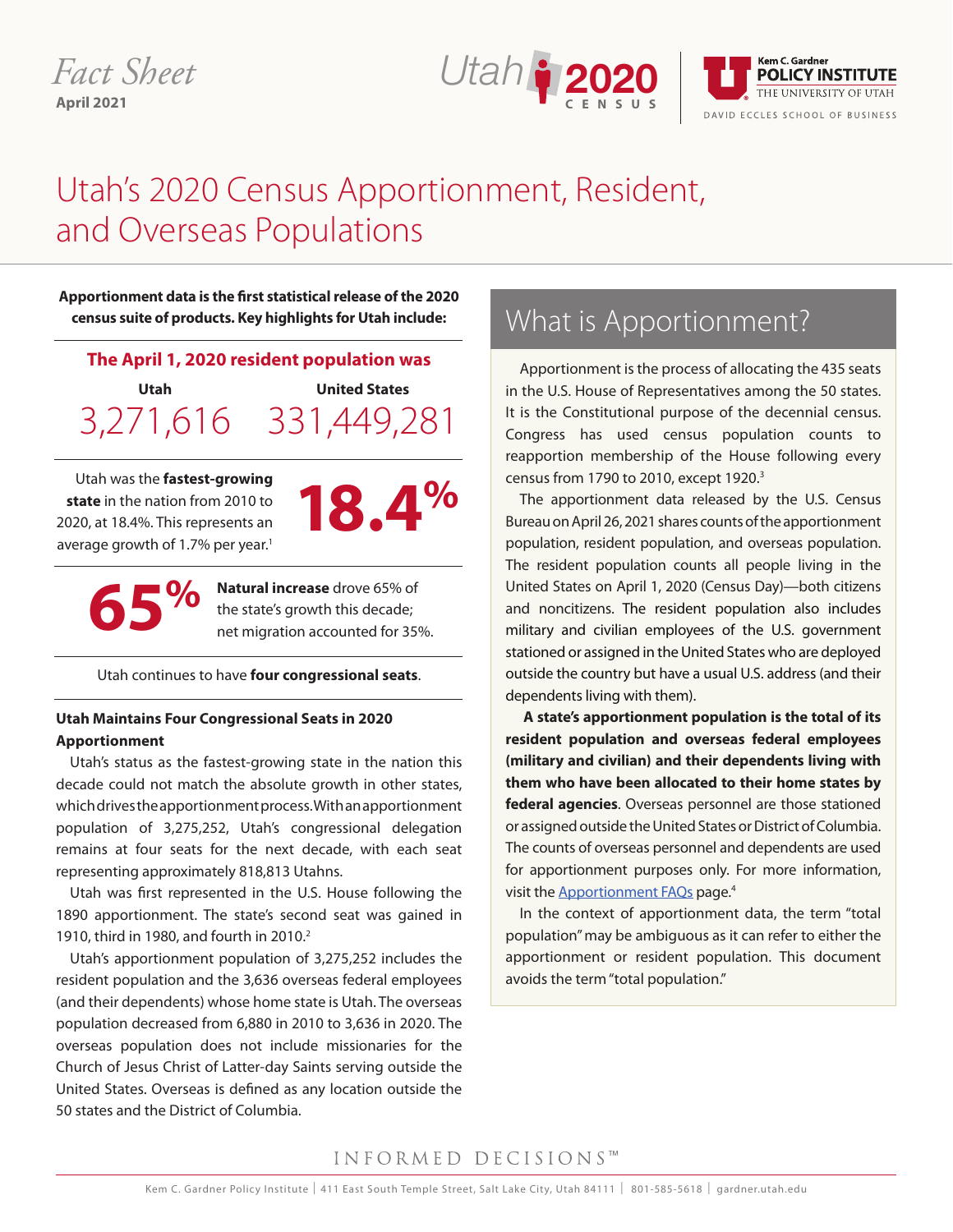#### **Utah's Growth is Fastest in the Nation, but Slower than the 1990s and 2000s**

Utah's 2020 resident population is 3,271,616, a 507,731 (18.4%) increase from 2,763,885 in 2010. Despite being the highest in the nation, this decade's resident population growth rate was lower than the past two decadal changes. Between 2000 and 2010, the state's population grew 23.8%. The growth rate of the 1990s was even higher, at 29.6%. National population growth from 2010 to 2020 (7.4%) was also slower than prior decades, representing the second slowest decadal growth since 1790. The slowest growth decade was the 1930s (7.3%).



#### **Figure 1: Utah Resident Population Change and Percent Change, 2000-2020 Censuses**

Source: Historical Population Change Data (1910-2020), U.S. Census Bureau

#### **Table 1: Utah Resident Population and Change from Previous Census, 2000-2020 Censuses**

| <b>U</b> UIL IIIUI IIIUI<br>population per<br>fewest at 542,70 | <b>Average Annual</b><br><b>Percent Change*</b> | <b>Percent</b><br>Change | Change  | <b>Resident</b><br><b>Population</b> | Year |
|----------------------------------------------------------------|-------------------------------------------------|--------------------------|---------|--------------------------------------|------|
|                                                                | 2.6%                                            | 29.6%                    | 510,319 | 2,233,169                            | 2000 |
| <b>Regional Popul</b>                                          | 2.2%                                            | 23.8%                    | 530,716 | 2,763,885                            | 2010 |
| The national                                                   | 1.7%                                            | 18.4%                    | 507,731 | 3,271,616                            | 2020 |

\*Compound annual growth rate (CAGR). These figures represent the average annual change across the decade rather than actual year-to-year changes.

Note: The 1990 census population was 1,722,850.

Source: Historical Population Change Data (1910-2020), U.S. Census Bureau

#### Table 2<mark>: Utah Components of Change, 2000-2020 Censuses</mark>

|                                                | 1990-2000 | 2000-2010 | 2010-2020 |
|------------------------------------------------|-----------|-----------|-----------|
| <b>Resident Population Change</b>              | 510,319   | 530,716   | 507,731   |
| Natural Increase                               | 296,285   | 381,181   | 330,489   |
| <b>Net Migration</b>                           | 214,034   | 149,535   | 177,242   |
| Share of Change Due to<br>Natural Increase     | 58.1%     | 71.8%     | 65.1%     |
| Share of Change Due to<br><b>Net Migration</b> | 41.9%     | 28.2%     | 34.9%     |

Source: Kem C. Gardner Policy Institute analysis of U.S. Census Bureau Apportionment Data, 1990-2020, and Utah Department of Health.

Idaho and Texas had the second and third-fastest growth rates from 2010 to 2020, at 17.3% and 15.9%, respectively.

Utah is now the 30th most populous of the 50 states, ranked between Connecticut at 29th and Iowa at 31st. In both 2010 and 2000, Utah's population ranked  $34<sup>th</sup>$  in the nation (see Figure 1 and Table 1).

#### **Natural Increase is the Primary Driver of Utah's Growth, but Net Migration is Higher than 2000s**

This decade, 35% of statewide growth was driven by net migration and 65% by natural increase. Natural increase totaled 330,489 (498,875 births and 168,386 deaths) and net migration totaled 177,242 from April 1, 2010, through March 31, 2020.

Natural increase, or births minus deaths, decreased compared to last decade, when this number was over 380,000. However, it exceeds the natural increase from 1990 to 2000. Net migration this decade is higher than the net migration between 2000 and 2010, but lower than between 1990 and 2000 (see Table 2).

#### **Regional Apportionment Shifts**

All seven congressional seat gains in the nation occurred in the South and West. Texas gained two seats, and Florida, North Carolina, Colorado, Oregon, and Montana each gained one seat. Nationally, six of the seven states that lost a congressional seat were in the Midwest and Northeast. California was the remaining state that lost a seat.

Nationally, congressional seats represent about 761,000 residents on average. Utah's population per representative of nearly 819,000 is not only higher than the national average, but is the fifth-highest in the nation. Delaware has the most population per representative at 990,837 and Montana the fewest at 542,704.

#### Regional Population Change

The national 2020 resident population is 331,449,281. The 2010 resident population was 308,745,538, indicating an increase of 22,703,743 or 7.4%. The South was the fastestgrowing region at 10.2%, followed by the West at 9.2%. The Northeast grew 4.1%; the Midwest grew 3.1%. The pattern of 3.8% 2.8% fast growth in the South and West and slower growth in the Northeast and Midwest was also seen in the 2000s. e national 2020 resident population is 331,449,281 gicw, 3.0%<br>DC 14.6% DC 14.6% DC 14.6% DC 14.6% DC 14.6% DC 14.6% DC 14.6% DC 14.6% DC 14.6% DC 14.6% DC 14.6% DC 14.6% DC  $\frac{1}{2}$  7.4%. The South was the

### Dependents of Military Personnel are the Largest **Component of Utah's Overseas Population** FL 14.6%

Utah>s federally affiliated overseas population was 3,636 in the 2020 census. Nearly 70% of this group, or 2,540 people, is comprised of military employees stationed overseas and their dependents. About 29% (1,046 people) are federal civilian personnel overseas or their dependents. The overseas population also includes 50 unmatched deployed personnel.<sup>5</sup>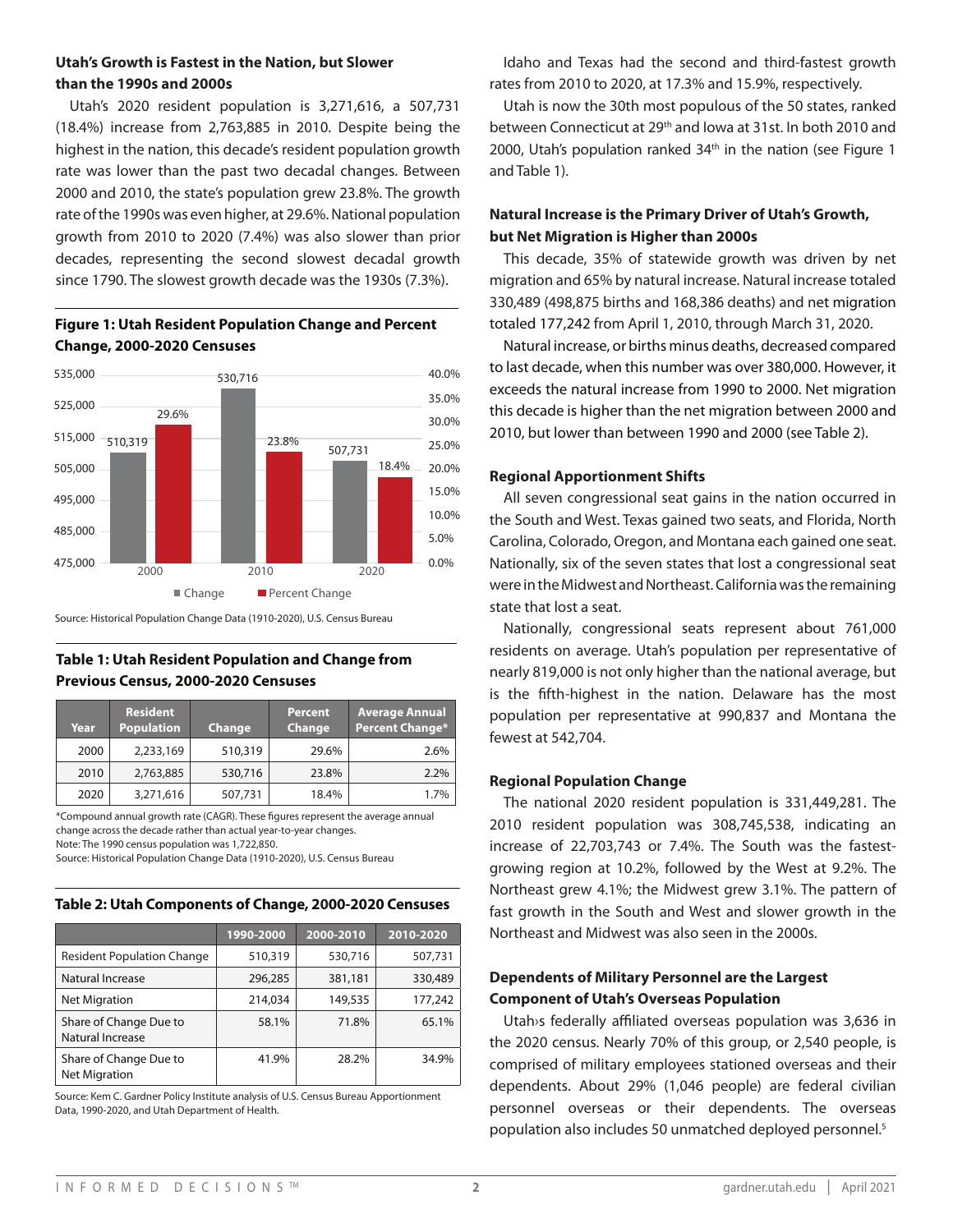## Additional Resources

475,000 Historical Apportionment Data Map (Interactive)<sup>7</sup> Historic decennial census data and analysis for Utah<sup>8</sup> 2020 Census Apportionment Results<sup>6</sup> Press Release: 2020 Census Apportionment Results Delivered to the President<sup>9</sup>

The next major 2020 census data release will be the redistricting data, scheduled to go public in August and September 2021.10 This release will provide selected age, race, ethnicity, group quarters, and housing unit data for counties, cities, census tracts, and other areas.

#### **Figure 2: Resident Population Percent Change and Apportionment Changes by State, 2010-2020**

485,000

505,000

Note: Apportionment populations, rather than resident populations, drive the allocation of Congressional seats. Map labels indicate the change in resident population between census 2010 and census 2020. Seven seats were gained by six states: Texas gained two seats; the other states indicated on the map each gained one seat. Seven seats were lost across seven states; each state with a loss indicated on the map lost one seat. Source: 2020 Apportionment Data, U.S. Census Bureau



#### **Table 3: Apportionment, Resident, and Overseas Populations for All States, 2010 and 2020**

| <b>State/Area</b>    | 2010<br><b>Apportionment</b><br><b>Population</b> | 2020<br><b>Apportionment</b><br><b>Population</b> | <b>Number of Apportioned</b><br><b>Representatives Based</b><br>on 2020 Census | <b>Change in Seats</b><br>from Census 2010<br><b>Apportionment</b> | 2010<br><b>Resident</b><br><b>Population</b> | 2020<br><b>Resident</b><br><b>Population</b> | 2010<br><b>Overseas</b><br><b>Population</b> | 2020<br><b>Overseas</b><br><b>Population</b> |
|----------------------|---------------------------------------------------|---------------------------------------------------|--------------------------------------------------------------------------------|--------------------------------------------------------------------|----------------------------------------------|----------------------------------------------|----------------------------------------------|----------------------------------------------|
| Alabama              | 4,802,982                                         | 5,030,053                                         | $\overline{7}$                                                                 | $\mathbf 0$                                                        | 4,779,736                                    | 5,024,279                                    | 23,246                                       | 5,774                                        |
| Alaska               | 721,523                                           | 736,081                                           |                                                                                | $\Omega$                                                           | 710,231                                      | 733,391                                      | 11,292                                       | 2,690                                        |
| Arizona              | 6,412,700                                         | 7,158,923                                         | 9                                                                              | $\mathbf 0$                                                        | 6,392,017                                    | 7,151,502                                    | 20,683                                       | 7,421                                        |
| Arkansas             | 2,926,229                                         | 3,013,756                                         | 4                                                                              | $\Omega$                                                           | 2,915,918                                    | 3,011,524                                    | 10,311                                       | 2,232                                        |
| California           | 37,341,989                                        | 39,576,757                                        | 52                                                                             | $-1$                                                               | 37,253,956                                   | 39,538,223                                   | 88,033                                       | 38,534                                       |
| Colorado             | 5,044,930                                         | 5,782,171                                         | 8                                                                              | 1                                                                  | 5,029,196                                    | 5,773,714                                    | 15,734                                       | 8,457                                        |
| Connecticut          | 3,581,628                                         | 3,608,298                                         | 5                                                                              | $\Omega$                                                           | 3,574,097                                    | 3,605,944                                    | 7,531                                        | 2,354                                        |
| Delaware             | 900,877                                           | 990,837                                           | 1                                                                              | $\Omega$                                                           | 897,934                                      | 989,948                                      | 2,943                                        | 889                                          |
| District of Columbia |                                                   |                                                   |                                                                                |                                                                    | 601,723                                      | 689,545                                      | 2,875                                        | 1,988                                        |
| Florida              | 18,900,773                                        | 21,570,527                                        | 28                                                                             | 1                                                                  | 18,801,310                                   | 21,538,187                                   | 99,463                                       | 32,340                                       |
| Georgia              | 9,727,566                                         | 10,725,274                                        | 14                                                                             | $\Omega$                                                           | 9,687,653                                    | 10,711,908                                   | 39,913                                       | 13,366                                       |
| Hawaii               | 1,366,862                                         | 1,460,137                                         | $\overline{2}$                                                                 | 0                                                                  | 1,360,301                                    | 1,455,271                                    | 6,561                                        | 4,866                                        |
| Idaho                | 1,573,499                                         | 1,841,377                                         | $\overline{2}$                                                                 | $\Omega$                                                           | 1,567,582                                    | 1,839,106                                    | 5,917                                        | 2,271                                        |
| Illinois             | 12,864,380                                        | 12,822,739                                        | 17                                                                             | $-1$                                                               | 12,830,632                                   | 12,812,508                                   | 33,748                                       | 10,231                                       |
| Indiana              | 6,501,582                                         | 6,790,280                                         | 9                                                                              | $\Omega$                                                           | 6,483,802                                    | 6,785,528                                    | 17,780                                       | 4,752                                        |
| lowa                 | 3,053,787                                         | 3,192,406                                         | 4                                                                              | $\Omega$                                                           | 3,046,355                                    | 3,190,369                                    | 7,432                                        | 2,037                                        |
| Kansas               | 2,863,813                                         | 2,940,865                                         | 4                                                                              | $\mathbf 0$                                                        | 2,853,118                                    | 2,937,880                                    | 10,695                                       | 2,985                                        |
| Kentucky             | 4,350,606                                         | 4,509,342                                         | 6                                                                              | $\Omega$                                                           | 4,339,367                                    | 4,505,836                                    | 11,239                                       | 3,506                                        |
| Louisiana            | 4,553,962                                         | 4,661,468                                         | 6                                                                              | $\Omega$                                                           | 4,533,372                                    | 4,657,757                                    | 20,590                                       | 3,711                                        |

20.0%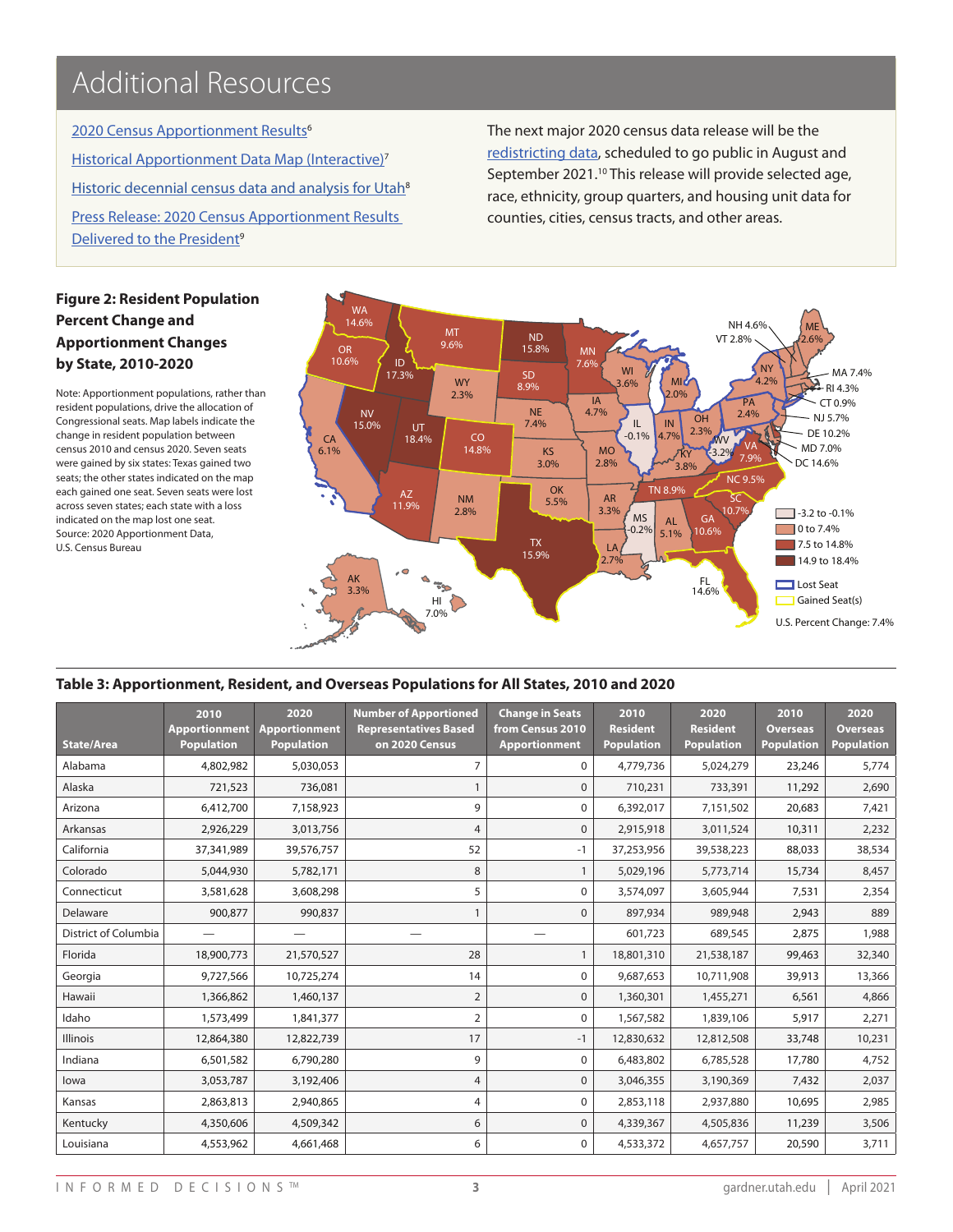|                   | 2010                 | 2020                 | <b>Number of Apportioned</b> | <b>Change in Seats</b> | 2010              | 2020              | 2010              | 2020              |
|-------------------|----------------------|----------------------|------------------------------|------------------------|-------------------|-------------------|-------------------|-------------------|
|                   | <b>Apportionment</b> | <b>Apportionment</b> | <b>Representatives Based</b> | from Census 2010       | <b>Resident</b>   | <b>Resident</b>   | <b>Overseas</b>   | <b>Overseas</b>   |
| <b>State/Area</b> | <b>Population</b>    | <b>Population</b>    | on 2020 Census               | <b>Apportionment</b>   | <b>Population</b> | <b>Population</b> | <b>Population</b> | <b>Population</b> |
| Maine             | 1,333,074            | 1,363,582            | $\overline{2}$               | $\pmb{0}$              | 1,328,361         | 1,362,359         | 4,713             | 1,223             |
| Maryland          | 5,789,929            | 6,185,278            | 8                            | $\mathbf 0$            | 5,773,552         | 6,177,224         | 16,377            | 8,054             |
| Massachusetts     | 6,559,644            | 7,033,469            | 9                            | $\overline{0}$         | 6,547,629         | 7,029,917         | 12,015            | 3,552             |
| Michigan          | 9,911,626            | 10,084,442           | 13                           | $-1$                   | 9,883,640         | 10,077,331        | 27,986            | 7,111             |
| Minnesota         | 5,314,879            | 5,709,752            | 8                            | $\mathbf 0$            | 5,303,925         | 5,706,494         | 10,954            | 3,258             |
| Mississippi       | 2,978,240            | 2,963,914            | 4                            | $\pmb{0}$              | 2,967,297         | 2,961,279         | 10,943            | 2,635             |
| Missouri          | 6,011,478            | 6,160,281            | 8                            | $\overline{0}$         | 5,988,927         | 6,154,913         | 22,551            | 5,368             |
| Montana           | 994,416              | 1,085,407            | $\overline{2}$               | 1                      | 989,415           | 1,084,225         | 5,001             | 1,182             |
| Nebraska          | 1,831,825            | 1,963,333            | 3                            | $\mathbf 0$            | 1,826,341         | 1,961,504         | 5,484             | 1,829             |
| Nevada            | 2,709,432            | 3,108,462            | 4                            | 0                      | 2,700,551         | 3,104,614         | 8,881             | 3,848             |
| New Hampshire     | 1,321,445            | 1,379,089            | $\overline{2}$               | $\mathbf 0$            | 1,316,470         | 1,377,529         | 4,975             | 1,560             |
| New Jersey        | 8,807,501            | 9,294,493            | 12                           | $\mathbf 0$            | 8,791,894         | 9,288,994         | 15,607            | 5,499             |
| <b>New Mexico</b> | 2,067,273            | 2,120,220            | $\overline{3}$               | $\mathbf 0$            | 2,059,179         | 2,117,522         | 8,094             | 2,698             |
| New York          | 19,421,055           | 20,215,751           | 26                           | $-1$                   | 19,378,102        | 20,201,249        | 42,953            | 14,502            |
| North Carolina    | 9,565,781            | 10,453,948           | 14                           | $\mathbf{1}$           | 9,535,483         | 10,439,388        | 30,298            | 14,560            |
| North Dakota      | 675,905              | 779,702              | $\mathbf{1}$                 | $\mathbf 0$            | 672,591           | 779,094           | 3,314             | 608               |
| Ohio              | 11,568,495           | 11,808,848           | 15                           | $-1$                   | 11,536,504        | 11,799,448        | 31,991            | 9,400             |
| Oklahoma          | 3,764,882            | 3,963,516            | 5                            | $\mathbf 0$            | 3,751,351         | 3,959,353         | 13,531            | 4,163             |
| Oregon            | 3,848,606            | 4,241,500            | 6                            | $\mathbf{1}$           | 3,831,074         | 4,237,256         | 17,532            | 4,244             |
| Pennsylvania      | 12,734,905           | 13,011,844           | 17                           | $-1$                   | 12,702,379        | 13,002,700        | 32,526            | 9,144             |
| Rhode Island      | 1,055,247            | 1,098,163            | $\overline{2}$               | $\overline{0}$         | 1,052,567         | 1,097,379         | 2,680             | 784               |
| South Carolina    | 4,645,975            | 5,124,712            | 7                            | 0                      | 4,625,364         | 5,118,425         | 20,611            | 6,287             |
| South Dakota      | 819,761              | 887,770              | $\mathbf{1}$                 | $\overline{0}$         | 814,180           | 886,667           | 5,581             | 1,103             |
| Tennessee         | 6,375,431            | 6,916,897            | 9                            | $\mathbf 0$            | 6,346,105         | 6,910,840         | 29,326            | 6,057             |
| Texas             | 25,268,418           | 29,183,290           | 38                           | $\overline{2}$         | 25,145,561        | 29,145,505        | 122,857           | 37,785            |
| Utah              | 2,770,765            | 3,275,252            | 4                            | 0                      | 2,763,885         | 3,271,616         | 6,880             | 3,636             |
| Vermont           | 630,337              | 643,503              | $\mathbf{1}$                 | $\overline{0}$         | 625,741           | 643,077           | 4,596             | 426               |
| Virginia          | 8,037,736            | 8,654,542            | 11                           | 0                      | 8,001,024         | 8,631,393         | 36,712            | 23,149            |
| Washington        | 6,753,369            | 7,715,946            | 10                           | $\overline{0}$         | 6,724,540         | 7,705,281         | 28,829            | 10,665            |
| West Virginia     | 1,859,815            | 1,795,045            | $\overline{2}$               | $-1$                   | 1,852,994         | 1,793,716         | 6,821             | 1,329             |
| Wisconsin         | 5,698,230            | 5,897,473            | 8                            | $\overline{0}$         | 5,686,986         | 5,893,718         | 11,244            | 3,755             |
| Wyoming           | 568,300              | 577,719              | 1                            | $\mathbf 0$            | 563,626           | 576,851           | 4,674             | 868               |
| <b>TOTAL*</b>     | 309,183,463          | 331,108,434          | 435                          |                        | 308,745,538       | 331,449,281       | 1,042,523         | 350,686           |

\* The national apportionment total excludes the District of Columbia, which is not allocated congressional seats. The national resident and overseas population totals include the 50 states and the District of Columbia.

Note: For each state, the apportionment population is the sum of the resident and overseas populations. Populations reference April 1, 2020 and April 1, 2010. Source: 2020 Apportionment Data, U.S. Census Bureau

#### **Table 4: Resident Population, Changes, and Rankings for All States, 2010 and 2020**

|                   |                                              | <b>Resident Population and Ranking</b>       |                                                                 | <b>Resident Population Changes and Rankings</b>   |                                                       |                                                                      |                                                                          |  |
|-------------------|----------------------------------------------|----------------------------------------------|-----------------------------------------------------------------|---------------------------------------------------|-------------------------------------------------------|----------------------------------------------------------------------|--------------------------------------------------------------------------|--|
| <b>State/Area</b> | 2010<br><b>Resident</b><br><b>Population</b> | 2020<br><b>Resident</b><br><b>Population</b> | <b>State Rank:</b><br><b>2020 Resident</b><br><b>Population</b> | 2010-2020<br><b>Resident Population</b><br>Change | 2010-2020<br><b>Resident Population</b><br>Change (%) | <b>State Rank:</b><br>2010-2020 Resident<br><b>Population Change</b> | <b>State Rank: 2010-2020</b><br><b>Resident Population</b><br>Change (%) |  |
| Alabama           | 4,779,736                                    | 5,024,279                                    | 24                                                              | 244,543                                           | 5.1%                                                  | 24                                                                   | 27                                                                       |  |
| Alaska            | 710,231                                      | 733,391                                      | 48                                                              | 23,160                                            | 3.3%                                                  | 45                                                                   | 36                                                                       |  |
| Arizona           | 6,392,017                                    | 7,151,502                                    | 14                                                              | 759,485                                           | 11.9%                                                 | 8                                                                    | 9                                                                        |  |
| Arkansas          | 2,915,918                                    | 3,011,524                                    | 33                                                              | 95,606                                            | 3.3%                                                  | 34                                                                   | 35                                                                       |  |
| California        | 37,253,956                                   | 39,538,223                                   |                                                                 | 2,284,267                                         | 6.1%                                                  | 3                                                                    | 24                                                                       |  |
| Colorado          | 5,029,196                                    | 5,773,714                                    | 21                                                              | 744,518                                           | 14.8%                                                 | 9                                                                    | 6                                                                        |  |
| Connecticut       | 3,574,097                                    | 3,605,944                                    | 29                                                              | 31,847                                            | 0.9%                                                  | 44                                                                   | 47                                                                       |  |
| Delaware          | 897,934                                      | 989,948                                      | 45                                                              | 92,014                                            | 10.2%                                                 | 37                                                                   | 13                                                                       |  |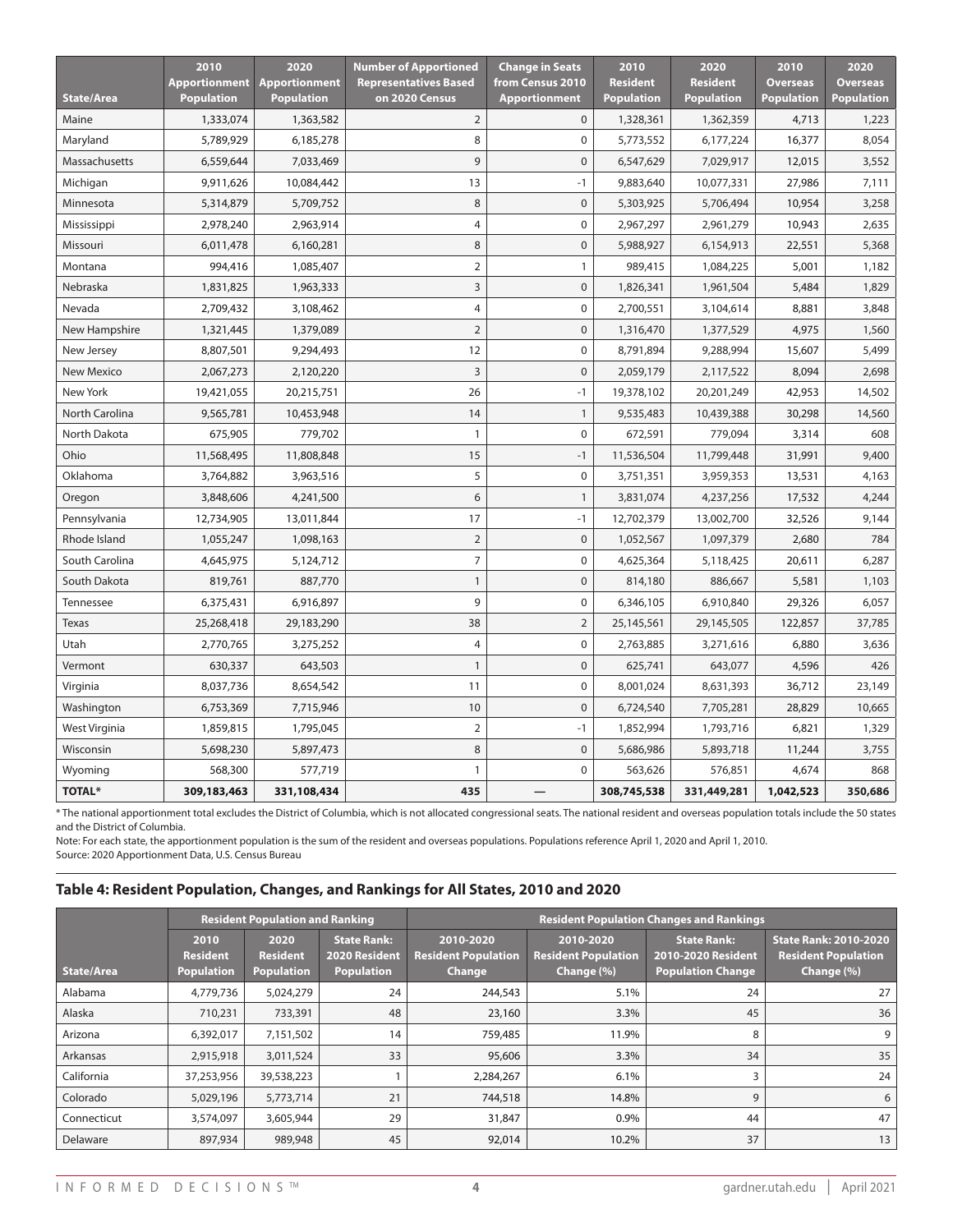|                          |                                              | <b>Resident Population and Ranking</b>       |                                                          | <b>Resident Population Changes and Rankings</b>   |                                                       |                                                                      |                                                                          |  |
|--------------------------|----------------------------------------------|----------------------------------------------|----------------------------------------------------------|---------------------------------------------------|-------------------------------------------------------|----------------------------------------------------------------------|--------------------------------------------------------------------------|--|
| <b>State/Area</b>        | 2010<br><b>Resident</b><br><b>Population</b> | 2020<br><b>Resident</b><br><b>Population</b> | <b>State Rank:</b><br>2020 Resident<br><b>Population</b> | 2010-2020<br><b>Resident Population</b><br>Change | 2010-2020<br><b>Resident Population</b><br>Change (%) | <b>State Rank:</b><br>2010-2020 Resident<br><b>Population Change</b> | <b>State Rank: 2010-2020</b><br><b>Resident Population</b><br>Change (%) |  |
| District of Columbia     | 601,723                                      | 689,545                                      |                                                          | 87,822                                            | 14.6%                                                 |                                                                      |                                                                          |  |
| Florida                  | 18,801,310                                   | 21,538,187                                   | 3                                                        | 2,736,877                                         | 14.6%                                                 | $\overline{2}$                                                       | 8                                                                        |  |
| Georgia                  | 9,687,653                                    | 10,711,908                                   | 8                                                        | 1,024,255                                         | 10.6%                                                 | $\overline{4}$                                                       | 12                                                                       |  |
| Hawaii                   | 1,360,301                                    | 1,455,271                                    | 40                                                       | 94,970                                            | 7.0%                                                  | 35                                                                   | 23                                                                       |  |
| Idaho                    | 1,567,582                                    | 1,839,106                                    | 38                                                       | 271,524                                           | 17.3%                                                 | 22                                                                   | $\overline{2}$                                                           |  |
| Illinois                 | 12,830,632                                   | 12,812,508                                   | 6                                                        | $-18,124$                                         | $-0.1%$                                               | 49                                                                   | 48                                                                       |  |
| Indiana                  | 6,483,802                                    | 6,785,528                                    | 17                                                       | 301,726                                           | 4.7%                                                  | 20                                                                   | 29                                                                       |  |
| lowa                     | 3,046,355                                    | 3,190,369                                    | 31                                                       | 144,014                                           | 4.7%                                                  | 30                                                                   | 28                                                                       |  |
| Kansas                   | 2,853,118                                    | 2,937,880                                    | 35                                                       | 84,762                                            | 3.0%                                                  | 38                                                                   | 37                                                                       |  |
| Kentucky                 | 4,339,367                                    | 4,505,836                                    | 26                                                       | 166,469                                           | 3.8%                                                  | 28                                                                   | 33                                                                       |  |
| Louisiana                | 4,533,372                                    | 4,657,757                                    | 25                                                       | 124,385                                           | 2.7%                                                  | 32                                                                   | 41                                                                       |  |
| Maine                    | 1,328,361                                    | 1,362,359                                    | 42                                                       | 33,998                                            | 2.6%                                                  | 43                                                                   | 42                                                                       |  |
| Maryland                 | 5,773,552                                    | 6,177,224                                    | 18                                                       | 403,672                                           | 7.0%                                                  | 18                                                                   | 22                                                                       |  |
| Massachusetts            | 6,547,629                                    | 7,029,917                                    | 15                                                       | 482,288                                           | 7.4%                                                  | 15                                                                   | 21                                                                       |  |
| Michigan                 | 9,883,640                                    | 10,077,331                                   | 10                                                       | 193,691                                           | 2.0%                                                  | 27                                                                   | 46                                                                       |  |
| Minnesota                | 5,303,925                                    | 5,706,494                                    | 22                                                       | 402,569                                           | 7.6%                                                  | 19                                                                   | 19                                                                       |  |
| Mississippi              | 2,967,297                                    | 2,961,279                                    | 34                                                       | $-6,018$                                          | $-0.2%$                                               | 48                                                                   | 49                                                                       |  |
| Missouri                 | 5,988,927                                    | 6,154,913                                    | 19                                                       | 165,986                                           | 2.8%                                                  | 29                                                                   | 39                                                                       |  |
| Montana                  | 989,415                                      | 1,084,225                                    | 44                                                       | 94,810                                            | 9.6%                                                  | 36                                                                   | 14                                                                       |  |
| Nebraska                 | 1,826,341                                    | 1,961,504                                    | 37                                                       | 135,163                                           | 7.4%                                                  | 31                                                                   | 20                                                                       |  |
| Nevada                   | 2,700,551                                    | 3,104,614                                    | 32                                                       | 404,063                                           | 15.0%                                                 | 17                                                                   | 5                                                                        |  |
| New Hampshire            | 1,316,470                                    | 1,377,529                                    | 41                                                       | 61,059                                            | 4.6%                                                  | 40                                                                   | 30                                                                       |  |
| New Jersey               | 8,791,894                                    | 9,288,994                                    | 11                                                       | 497,100                                           | 5.7%                                                  | 13                                                                   | 25                                                                       |  |
| <b>New Mexico</b>        | 2,059,179                                    | 2,117,522                                    | 36                                                       | 58,343                                            | 2.8%                                                  | 41                                                                   | 38                                                                       |  |
| New York                 | 19,378,102                                   | 20,201,249                                   | 4                                                        | 823,147                                           | 4.2%                                                  | $\overline{7}$                                                       | 32                                                                       |  |
| <b>North Carolina</b>    | 9,535,483                                    | 10,439,388                                   | 9                                                        | 903,905                                           | 9.5%                                                  | 6                                                                    | $15\,$                                                                   |  |
| North Dakota             | 672,591                                      | 779,094                                      | 47                                                       | 106,503                                           | 15.8%                                                 | 33                                                                   | 4                                                                        |  |
| Ohio                     | 11,536,504                                   | 11,799,448                                   | $\overline{7}$                                           | 262,944                                           | 2.3%                                                  | 23                                                                   | 45                                                                       |  |
| Oklahoma                 | 3,751,351                                    | 3,959,353                                    | 28                                                       | 208,002                                           | 5.5%                                                  | 25                                                                   | 26                                                                       |  |
| Oregon                   | 3,831,074                                    | 4,237,256                                    | 27                                                       | 406,182                                           | 10.6%                                                 | 16                                                                   | 11                                                                       |  |
| Pennsylvania             | 12,702,379                                   | 13,002,700                                   | 5                                                        | 300,321                                           | 2.4%                                                  | 21                                                                   | 43                                                                       |  |
| Rhode Island             | 1,052,567                                    | 1,097,379                                    | 43                                                       | 44,812                                            | 4.3%                                                  | 42                                                                   | 31                                                                       |  |
| South Carolina           | 4,625,364                                    | 5,118,425                                    | 23                                                       | 493,061                                           | 10.7%                                                 | 14                                                                   | 10                                                                       |  |
| South Dakota             | 814,180                                      | 886,667                                      | 46                                                       | 72,487                                            | 8.9%                                                  | 39                                                                   | 16                                                                       |  |
| Tennessee                | 6,346,105                                    | 6,910,840                                    | 16                                                       | 564,735                                           | 8.9%                                                  | 11                                                                   | 17                                                                       |  |
| Texas                    | 25,145,561                                   | 29,145,505                                   | $\overline{2}$                                           | 3,999,944                                         | 15.9%                                                 | $\mathbf{1}$                                                         | 3                                                                        |  |
| Utah                     | 2,763,885                                    | 3,271,616                                    | 30                                                       | 507,731                                           | 18.4%                                                 | 12                                                                   | $\mathbf{1}$                                                             |  |
| Vermont                  | 625,741                                      | 643,077                                      | 49                                                       | 17,336                                            | 2.8%                                                  | 46                                                                   | 40                                                                       |  |
| Virginia                 | 8,001,024                                    | 8,631,393                                    | 12                                                       | 630,369                                           | 7.9%                                                  | 10                                                                   | 18                                                                       |  |
| Washington               | 6,724,540                                    | 7,705,281                                    | 13                                                       | 980,741                                           | 14.6%                                                 | 5                                                                    | 7                                                                        |  |
| West Virginia            | 1,852,994                                    | 1,793,716                                    | 39                                                       | $-59,278$                                         | $-3.2%$                                               | 50                                                                   | 50                                                                       |  |
| Wisconsin                | 5,686,986                                    | 5,893,718                                    | 20                                                       | 206,732                                           | 3.6%                                                  | 26<br>47                                                             | $34\,$                                                                   |  |
| Wyoming<br><b>TOTAL*</b> | 563,626                                      | 576,851                                      | 50                                                       | 13,225                                            | 2.3%                                                  |                                                                      | 44                                                                       |  |
|                          | 308,745,538                                  | 331,449,281                                  |                                                          | 22,703,743                                        | 7.4%                                                  |                                                                      |                                                                          |  |

\* Totals include the District of Columbia.

Note: Populations reference April 1, 2020 and April 1, 2010.

Source: 2020 Apportionment Data, U.S. Census Bureau